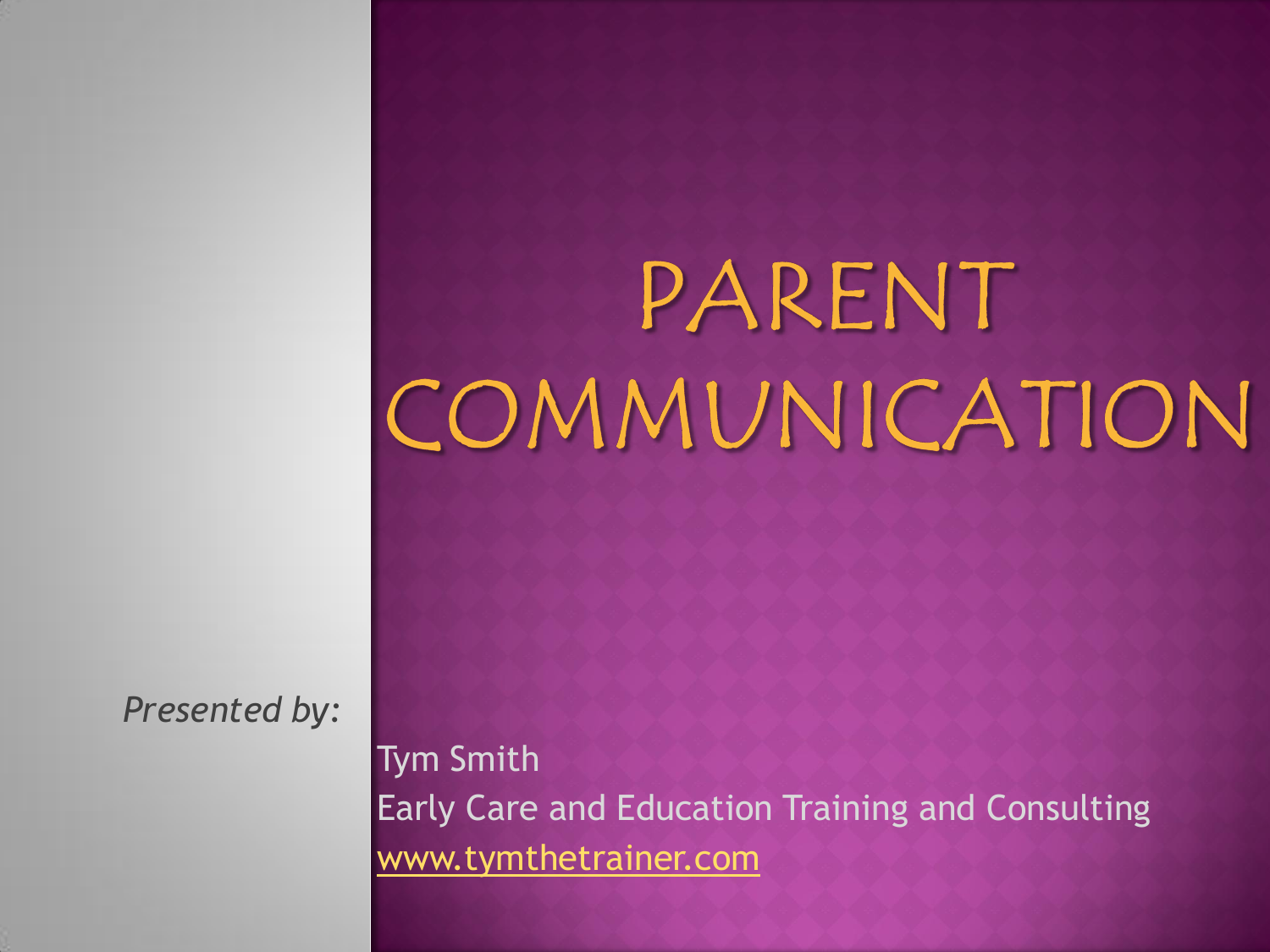# Top 10 things teachers do to prevent successful communication

- Negative body language. People do not want to speak to someone who is disengaged or seems uninterested.
- Teachers not choosing the right attitude.
- Teachers having an "I don't care attitude", or "not being there" for the parent when they have a concern.
- Teachers giving the center a bad name. Remember, you never know who is around you. On the weekends and evenings, talking about events or children in your program should be avoided.
- Lack of knowledge about what is going on in the classrooms. The worst thing we can ever say to a parent is, "I don't know!"
- Not following up with the parent.
- Negative or loud voice tone.
- Teachers not having fun!
- Saying things like, "We cannot do that" or "That's not our policy".
- Or saying, "That's not my job!"
- Giving our staff, parents and the kids the run around.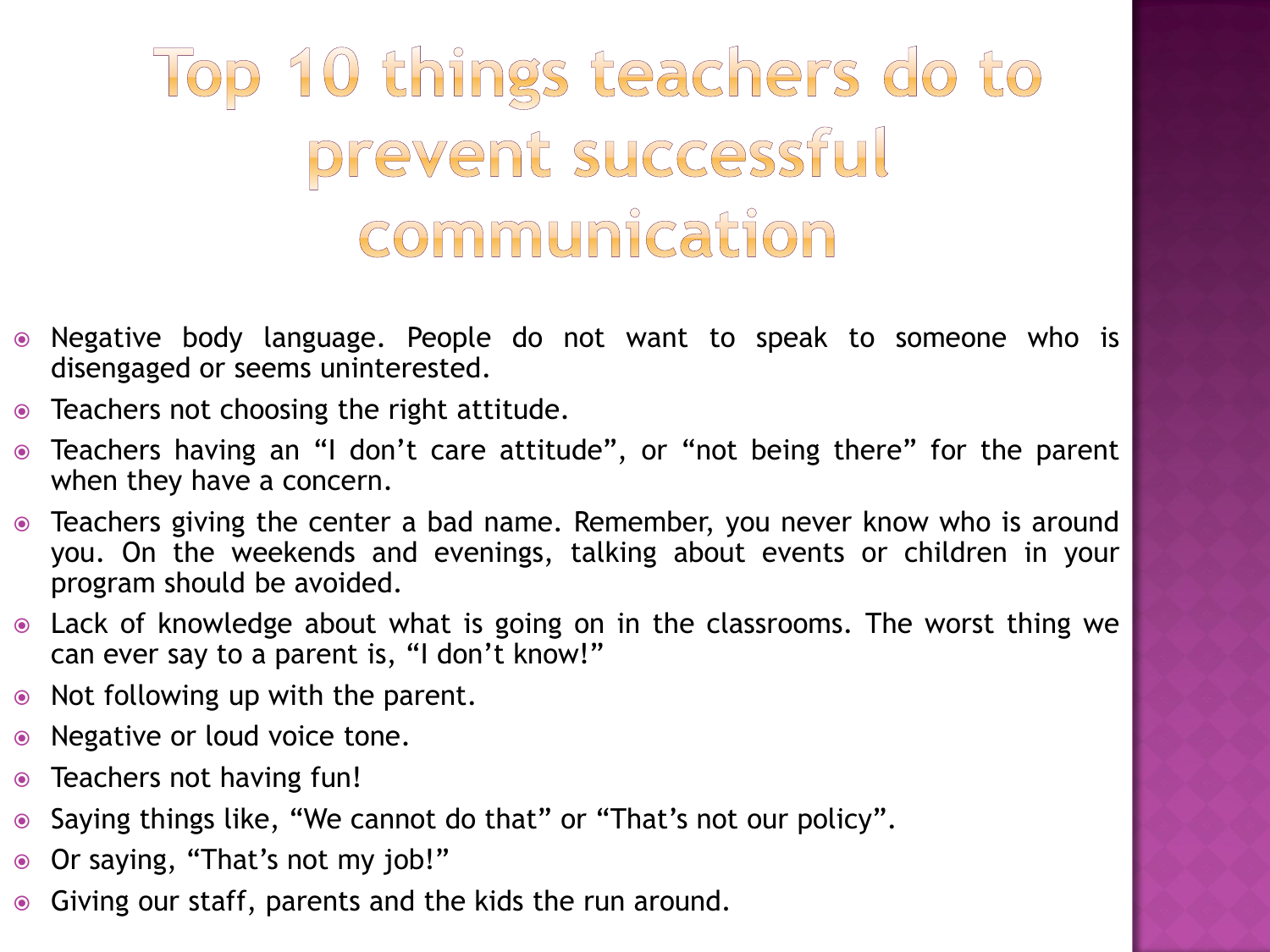

*Next are 10 things you can do to help with parent communication:*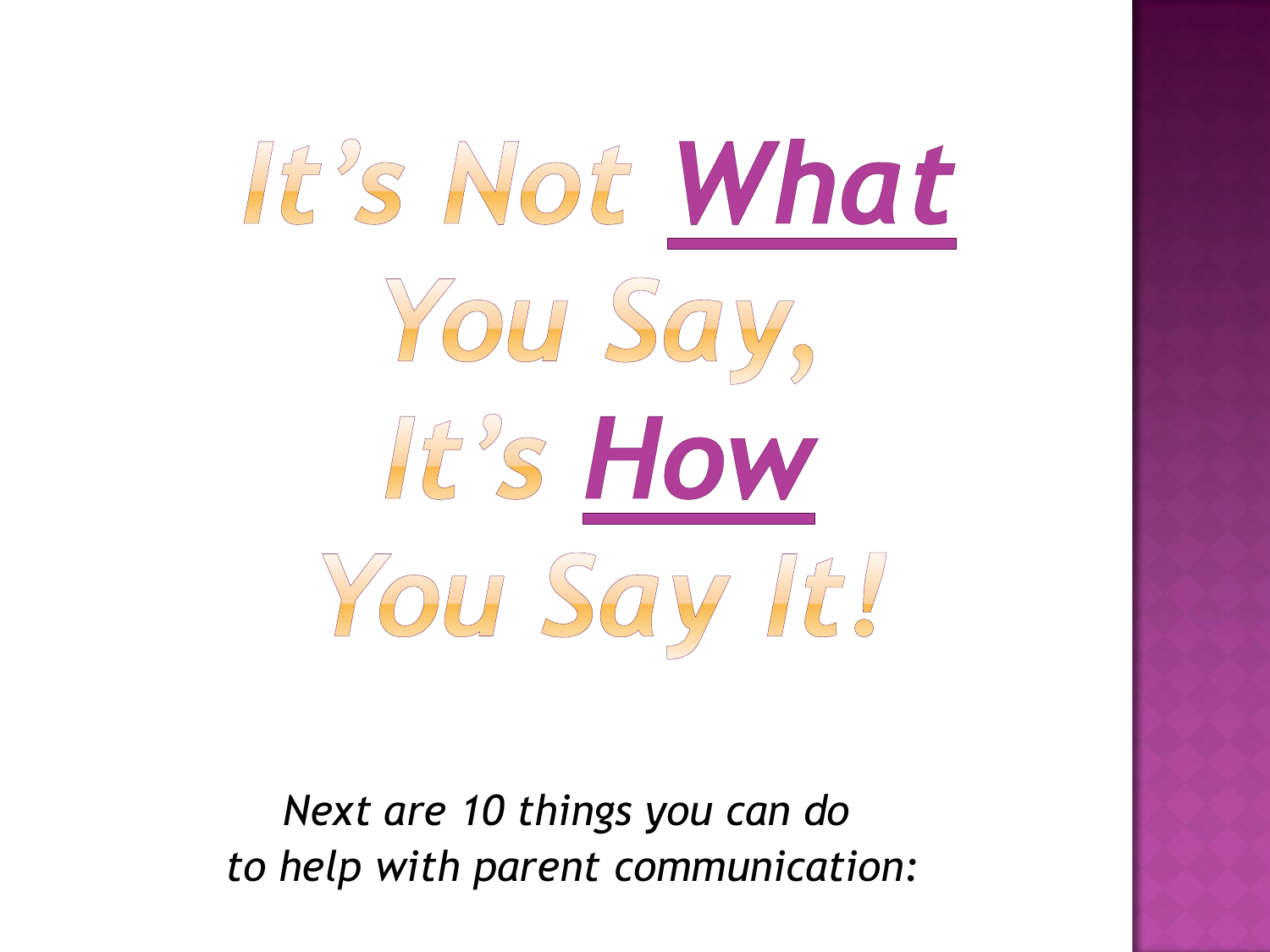# You must have a passion for being a teacher.

- Teachers should let staff, parents and kids know you love what you do and are willing and excited to make a difference.
- Become an advocate.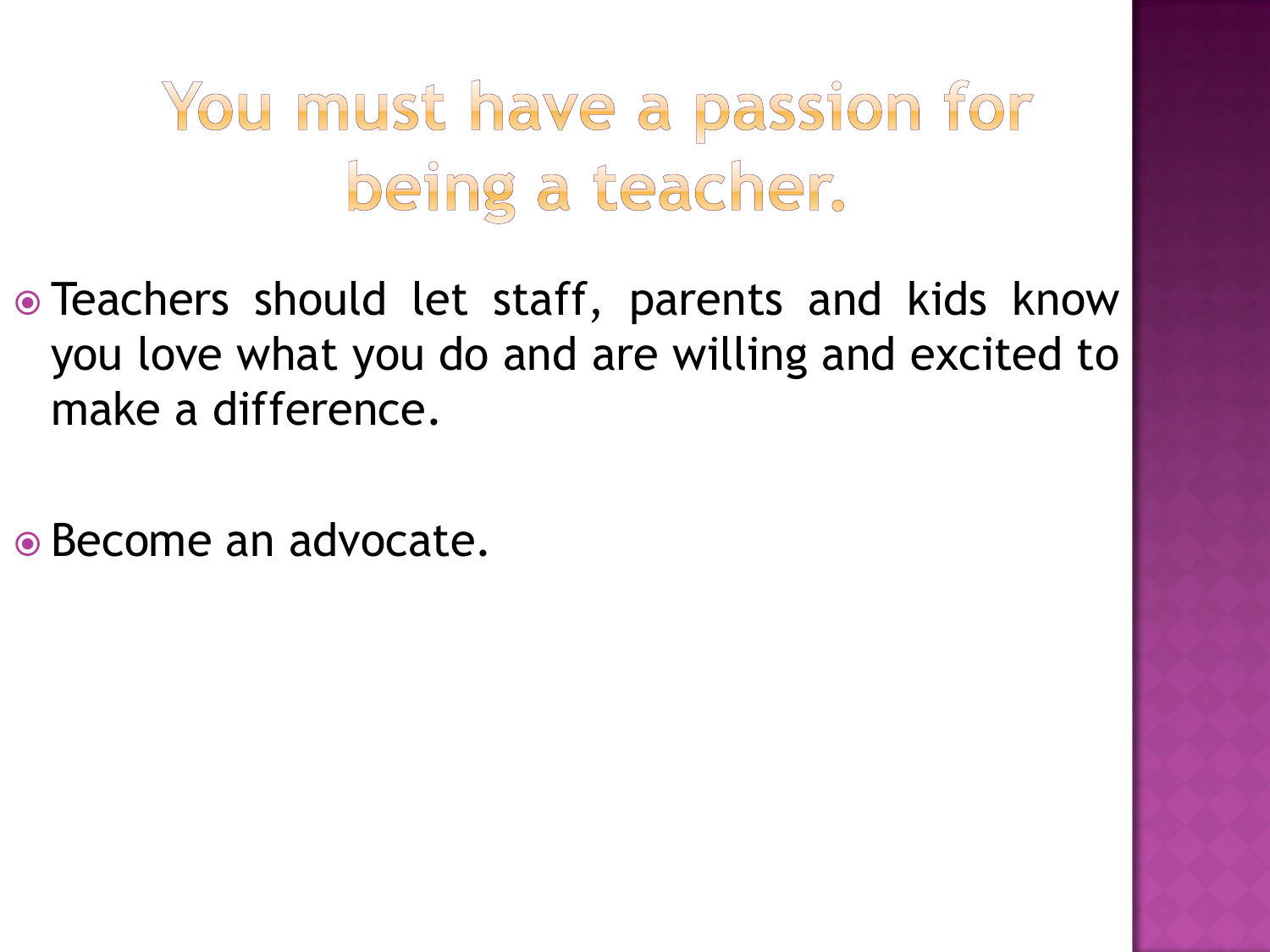# Teachers need to be personable!

• Teachers must do their best everyday to be friendly. Even when you don't feel like it – FAKE IT UNTIL YOU MAKE IT!

• Make their day!

*A Smile is the universal language of friendship.*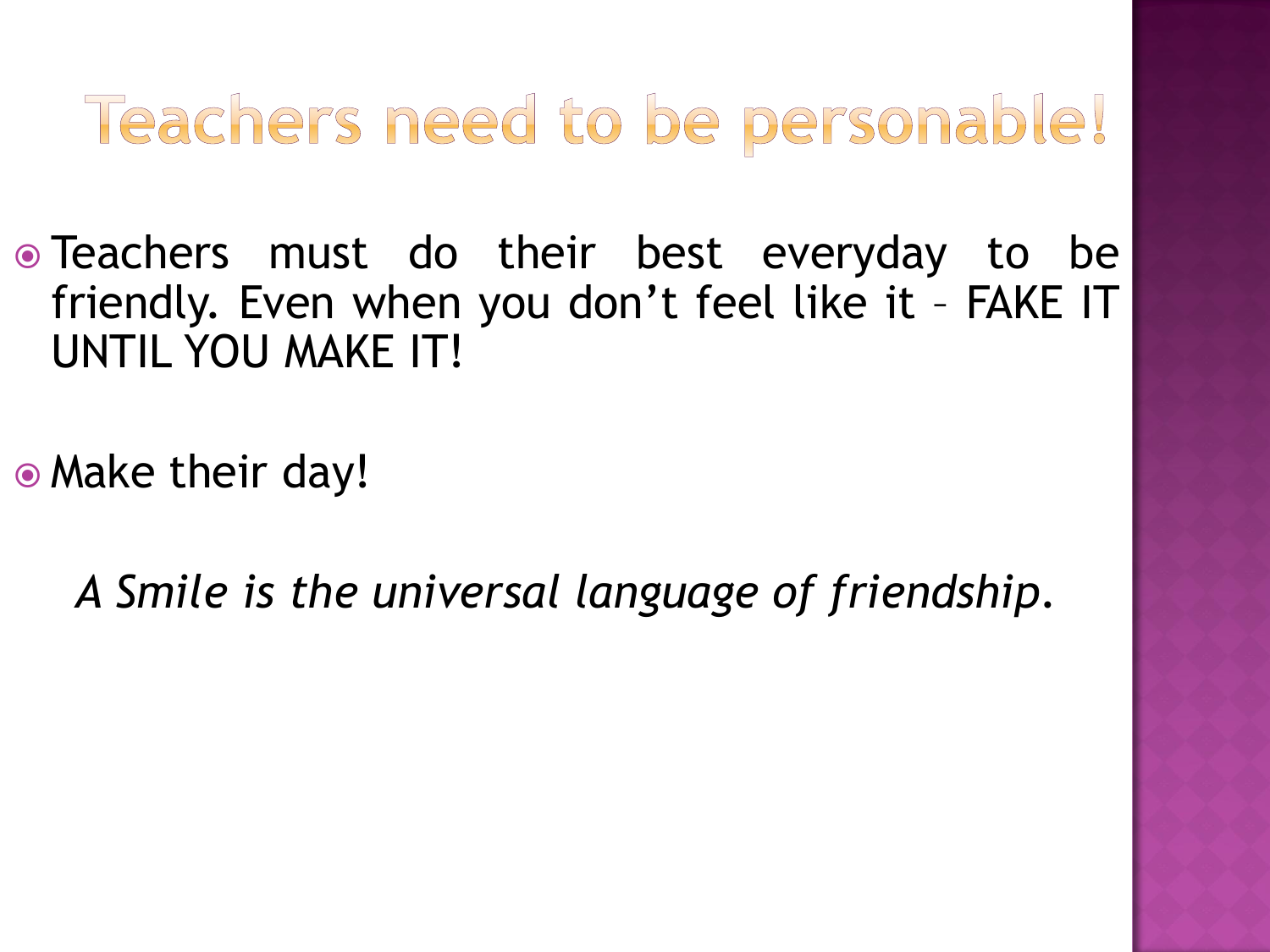Teachers must have a positive attitude.

- Choose your attitude.
- Always stay positive about the staff and children. Interactions should always be positive.
- Compliment the parent on parenting!
- Compliment the child!
- Compliment the staff members.
- Work hard at being an encourager.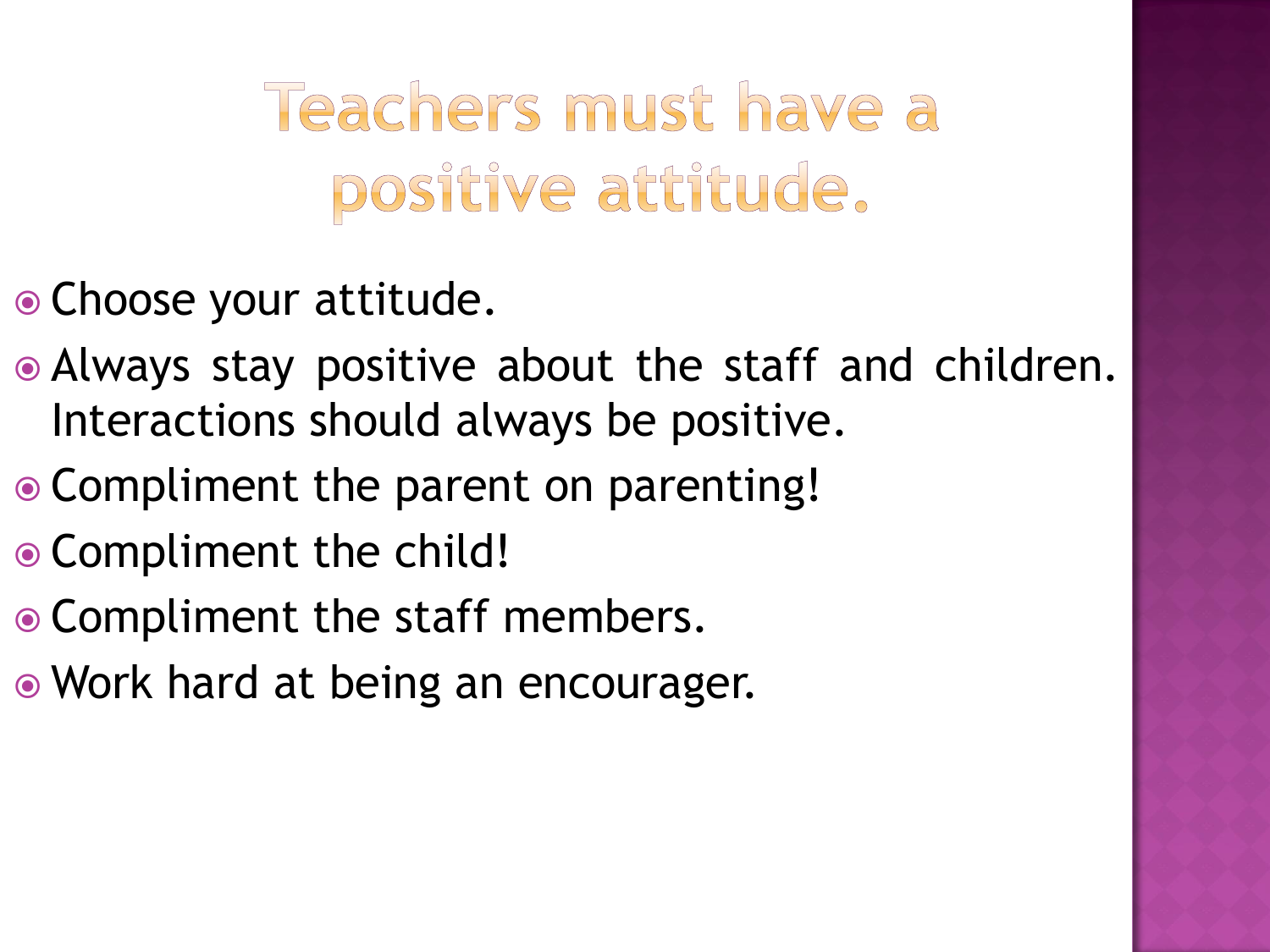# Professionalism is imperative.

- Always be in dress code; dress for success.
- Watch your language and mannerisms.
- Have an organized classroom remember first impressions.
- Be a good teacher! Have fun!
- Always return calls within 24-hours.
- Proof correspondence for errors.
- Avoid confrontation issues with parents.
- Handle phone calls with courtesy and closure. Model good phone behavior for children.
- SMILE!!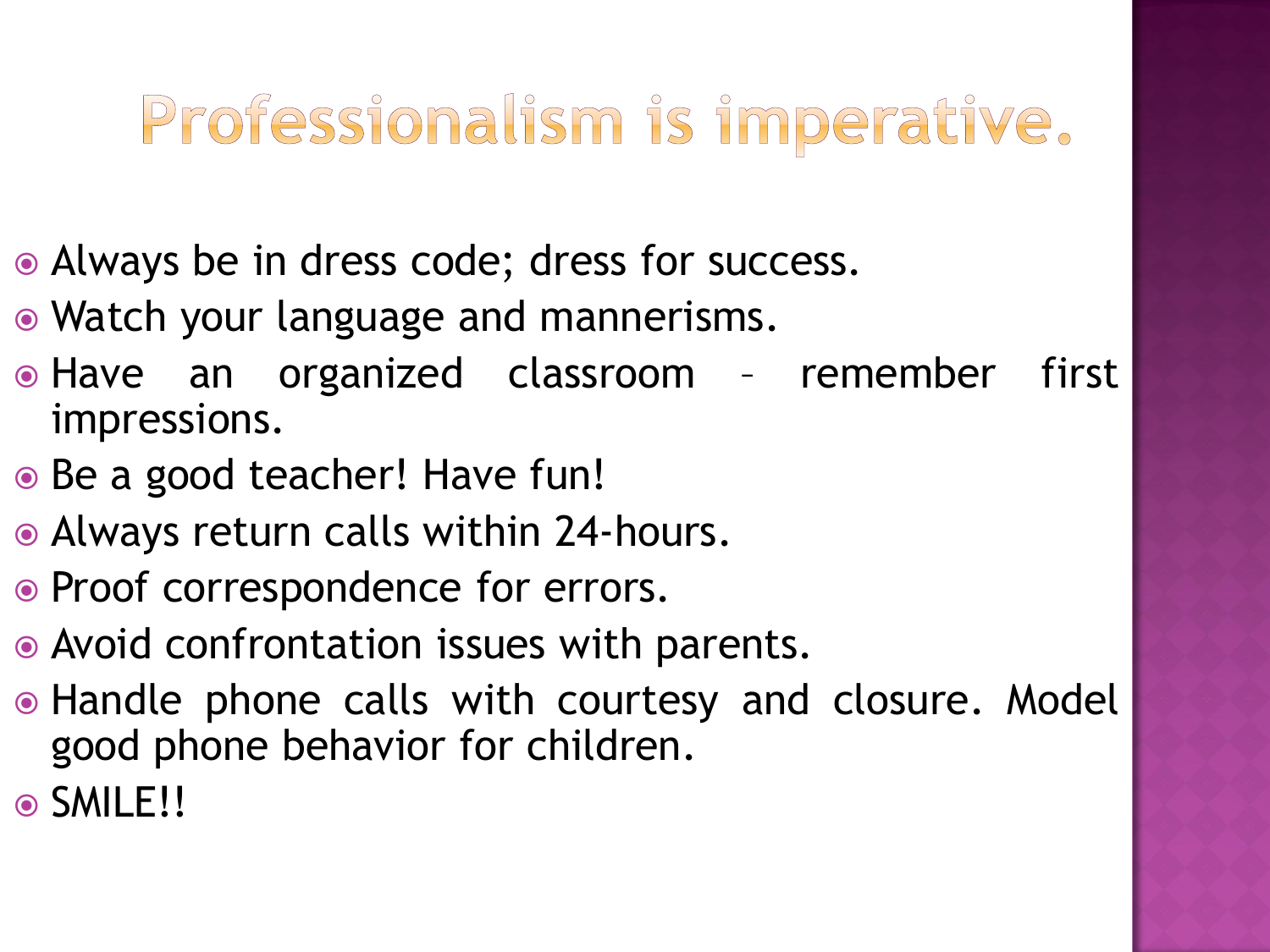# Center's philosophy upheld

- What is your centers philosophy?
- This philosophy must be upheld by every staff member

*Remember:* 

*We all think differently – global or detail.*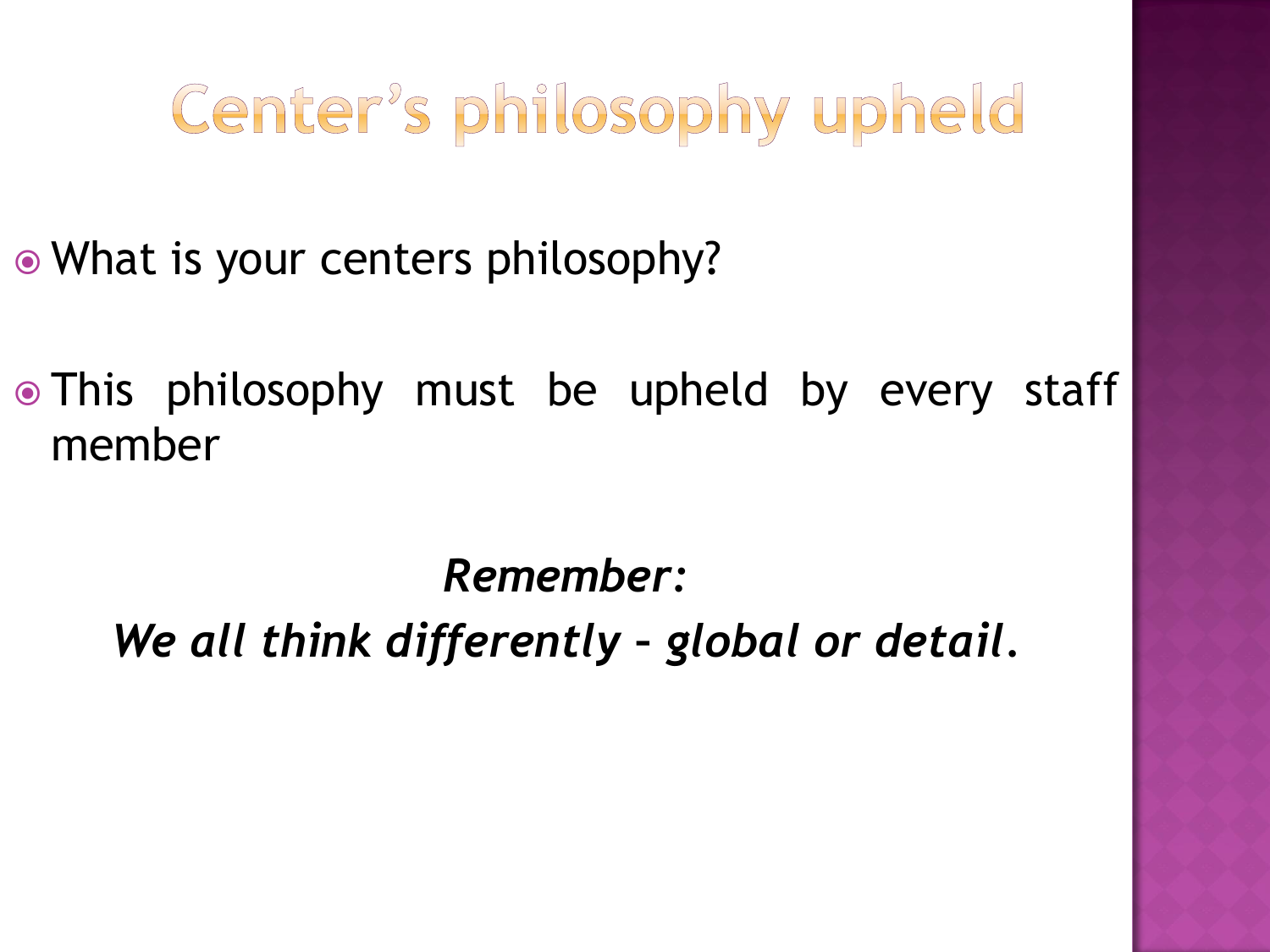Teachers must develop a strong relationship with all parents, staff and children.

- Relationships must be a priority.
- Greet every parent and child; use the 10-feet rule.
	- 1. Always be warm.
	- 2. Greet the individual with a smile and a question.
	- 3. Give a fond farewell.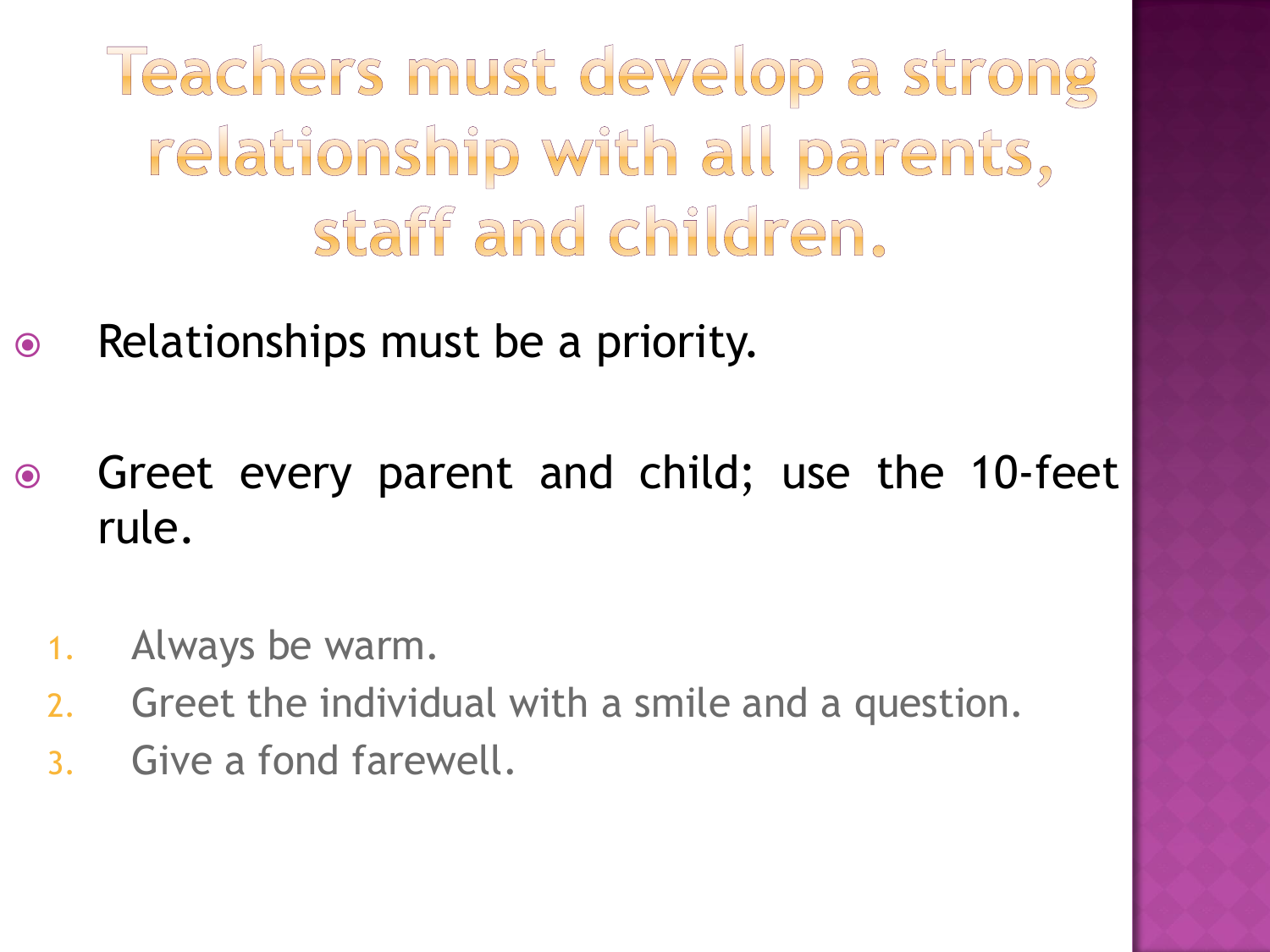#### Always be proactive.

- Teachers should be the first to speak; inquire about the day.
- Offer to serve the staff and parents (remember the 10-foot rule).
- Offer to assist the child!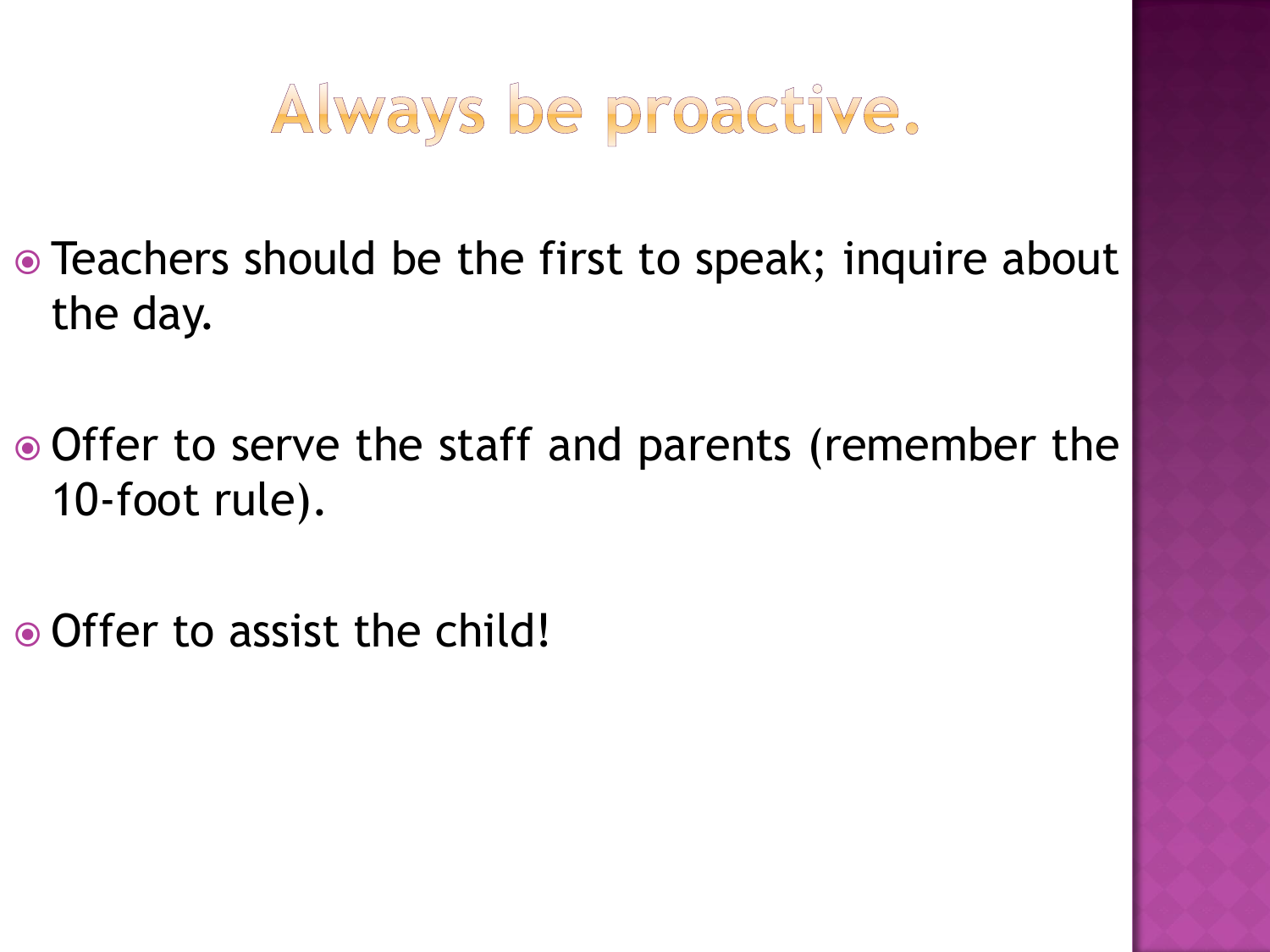# Always be prepared to handle problems.

- Respect confidentiality of parents and staff, as well as the child.
- Report problems in private.
- Always use the "sandwich" method.
- Pick your battles (Number one rule for teachers!).
- THINK BEFORE YOU SPEAK!
	- Count to 10 if needed!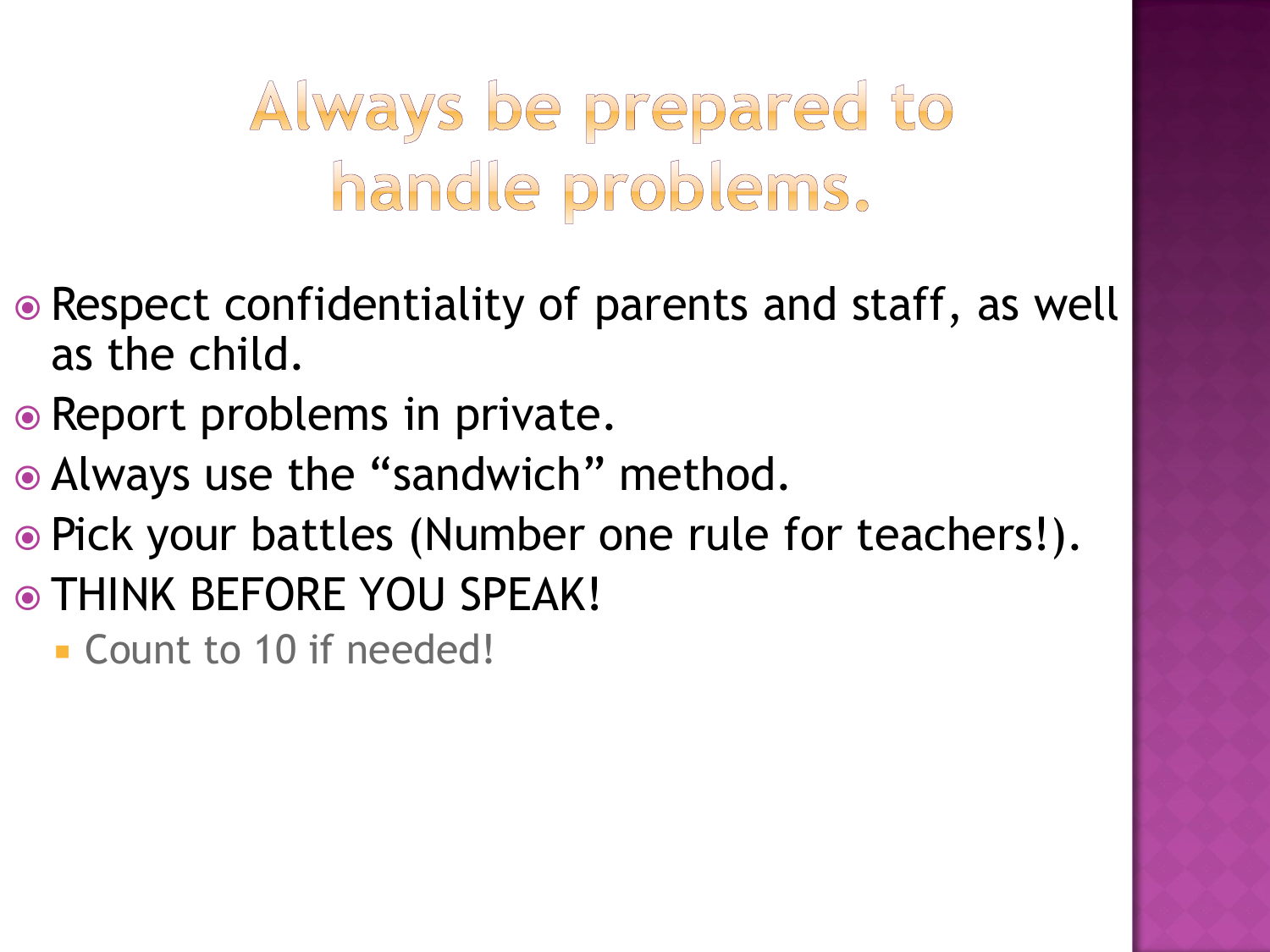# Always present the day's happenings.

- Parents need to know what is going on in the classroom so that they can encourage conversation at home.
- Kids need to know what is going on in the program. They also need to be reminded what was done.
- Give specifics, such as names of books, songs, field trips.
- Inform the parent of teacher changes.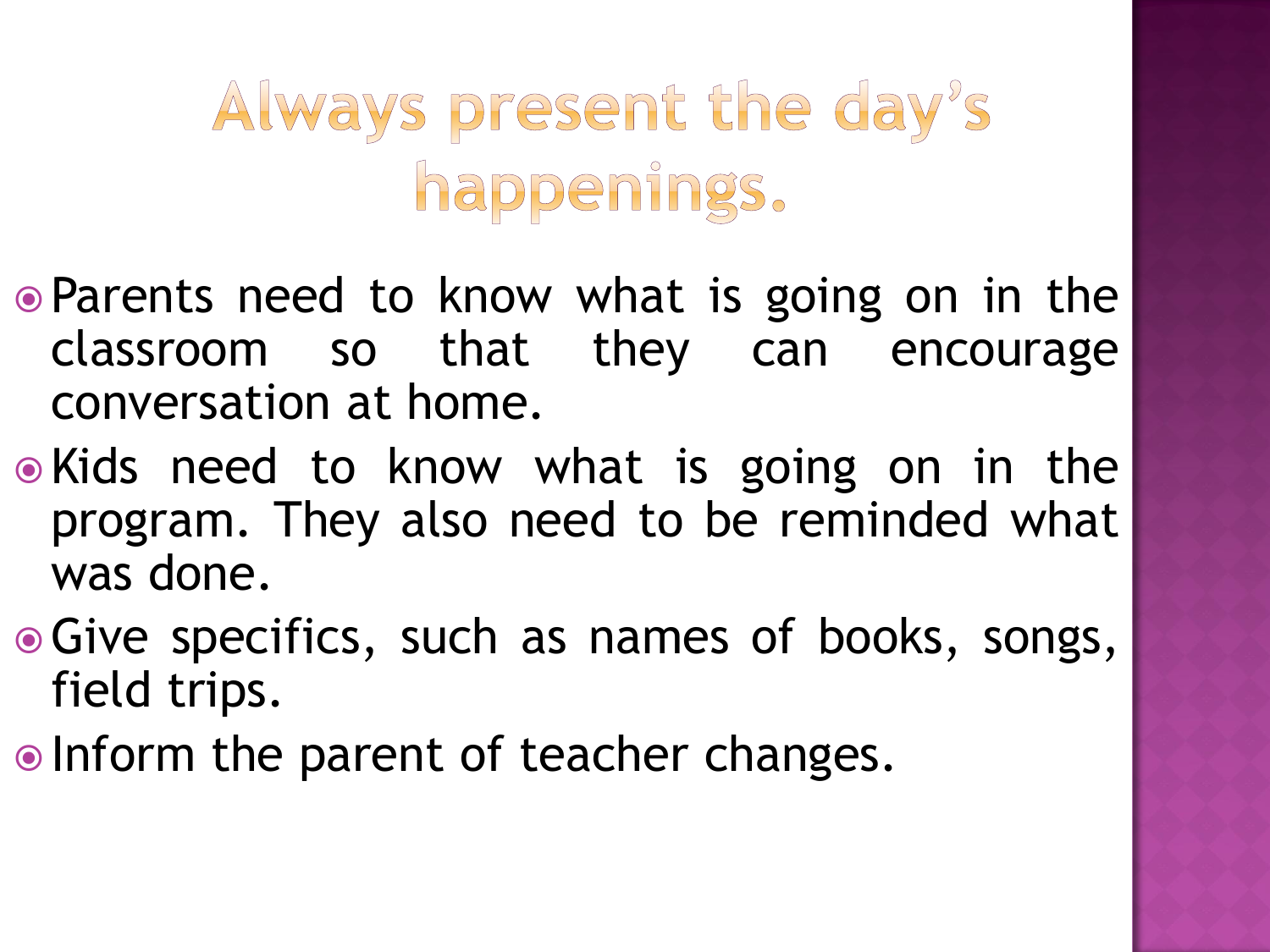Customer Service and Parent/Child Communication Assessment

- Once a month, have someone come in and evaluate your customer service.
- Children are our customers, too!
- $\bullet$  If you were being evaluated today, how would you do?
- What would people say about the way you communicate?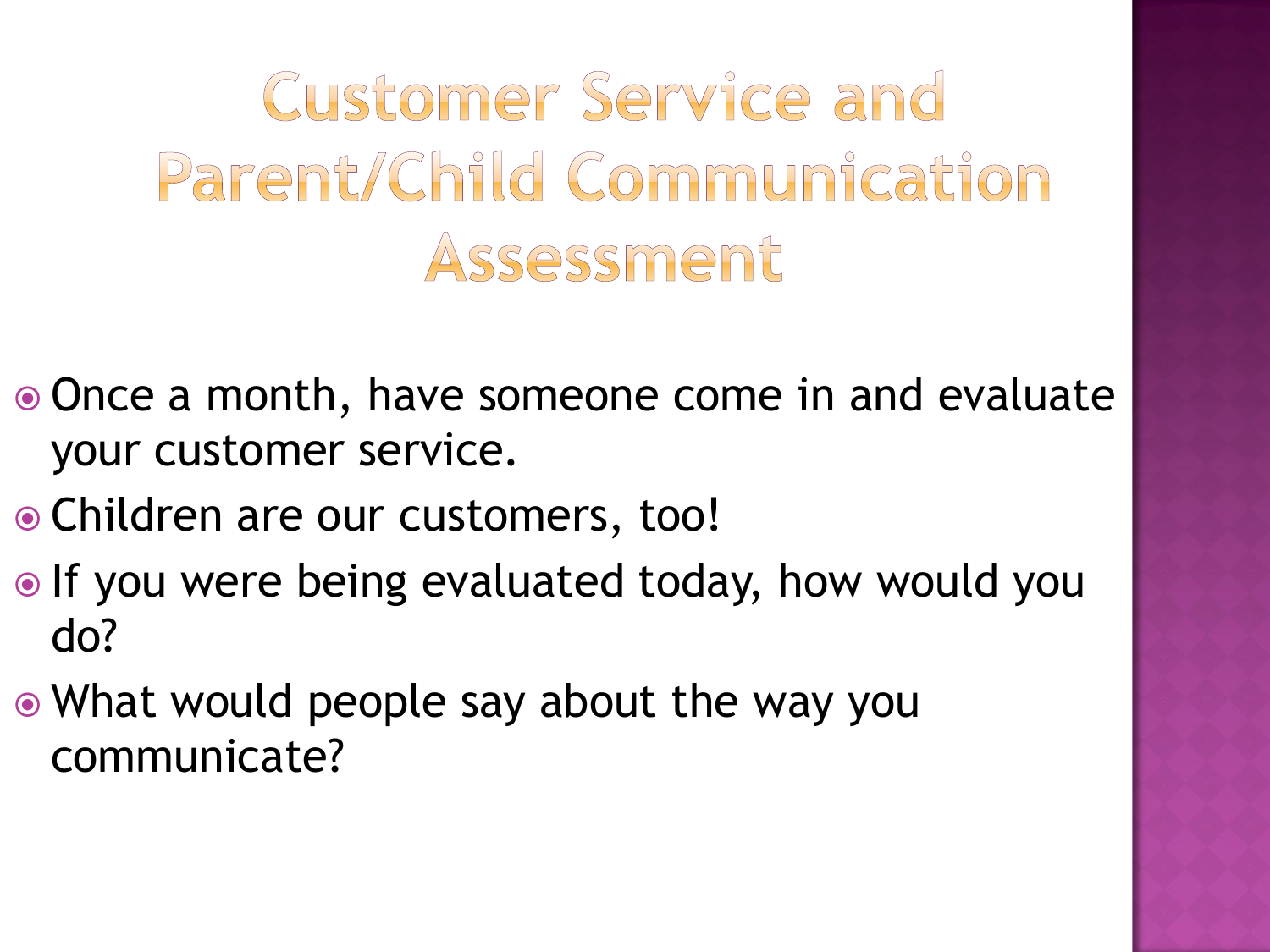# Parent Communication Checklist

- Children's artwork displayed and framed in the lobby, office or communication area.
- Lesson plans are posted.
- Daily schedules and routines are posted.
- Teacher's schedules are posted.
- Daily note with specific information about the child's day is delivered each day.
- Field trip information posted in advance.
- Menus and allergy reports posted.
- File system with individually labeled children's folders containing documentation of their work.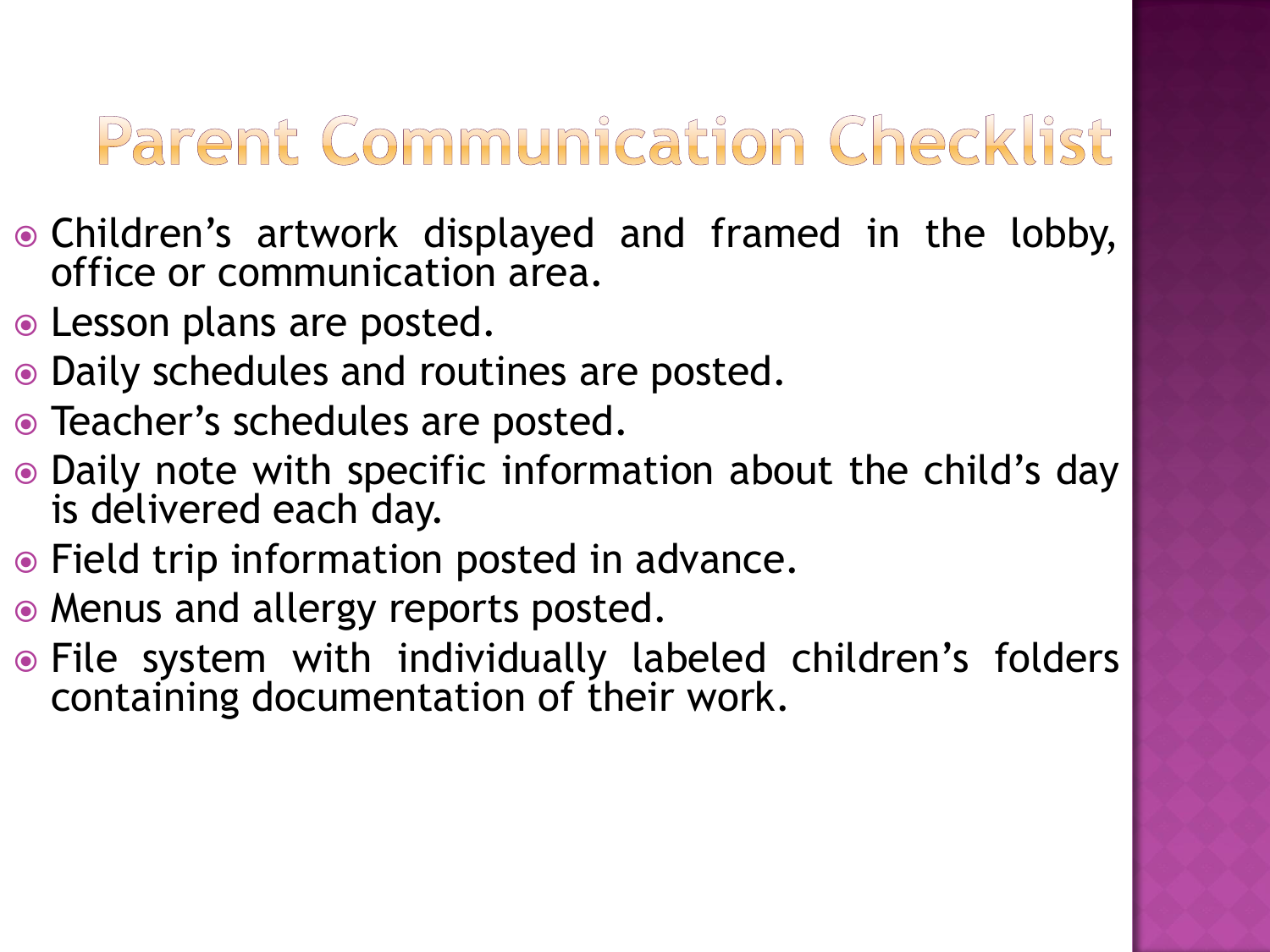#### Other Ideas to Enrich Communication

- A comfortable environment in your common area for parents and children to interact.
- A parent resource library.
- A scrapbook of your program.
- "What We Did Today" boards.
- "Kick Off Questions" for parents.
- An easel with announcements or pictures parents see when they first walk in and walk out.
- Interactive bulletin board for parents to post information about their travels, business, and culture.
- A media center.
- Video tape classroom activities and send parents clips via email.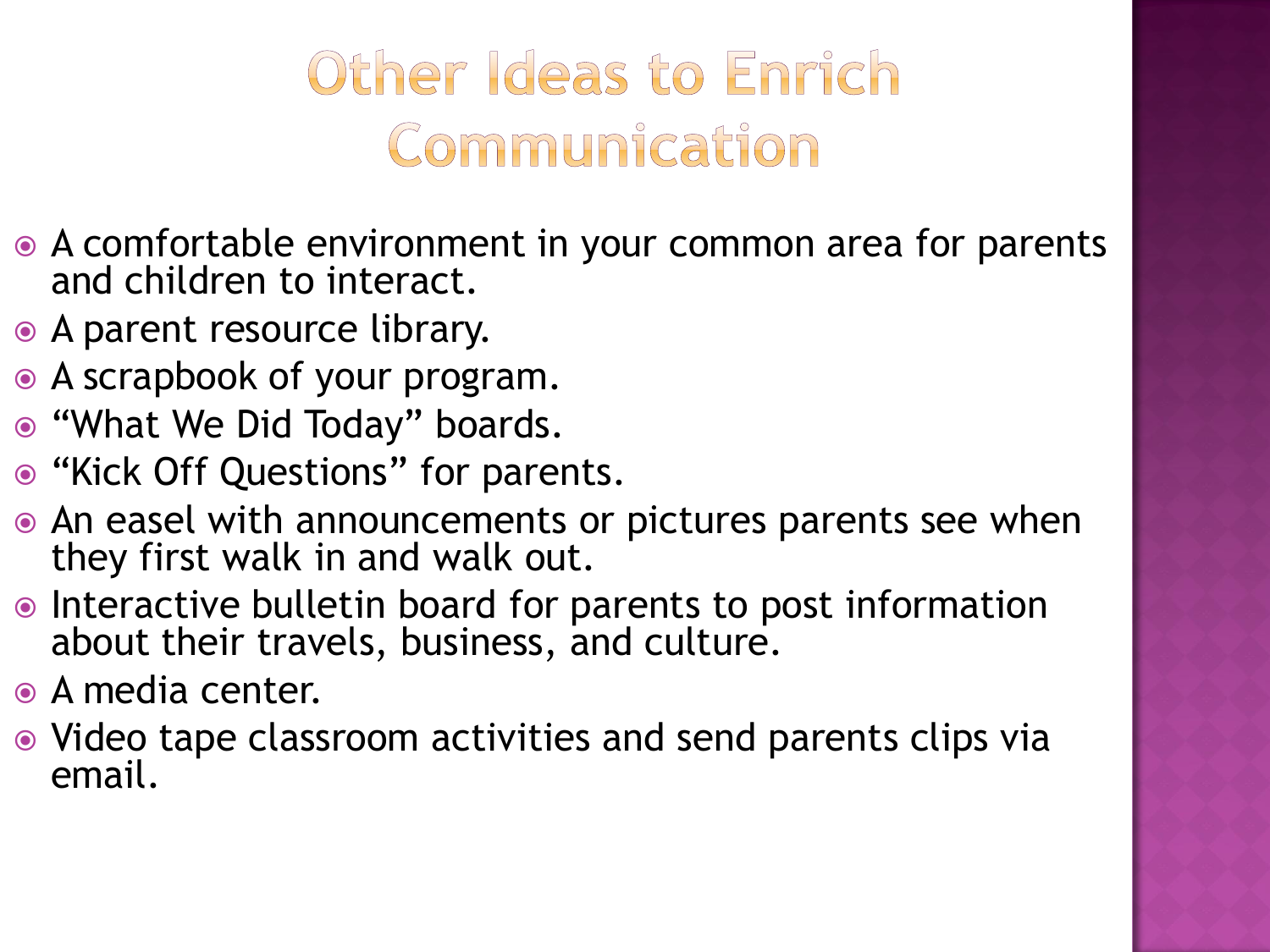# Getting Parents Involved

- Invite parents to read to small groups.
- Cook and share a family recipe.
- Field trip volunteer.
- Have parents sing to children or write down words to special songs.
- Teach the children a dance or art.
- Ask parents to share their own childhood stories.
- Eat lunch with the children.
- Allow parents to breast feed infants.
- Encourage parents to talk to other children.
- Encourage parents to contribute to curriculum planning.